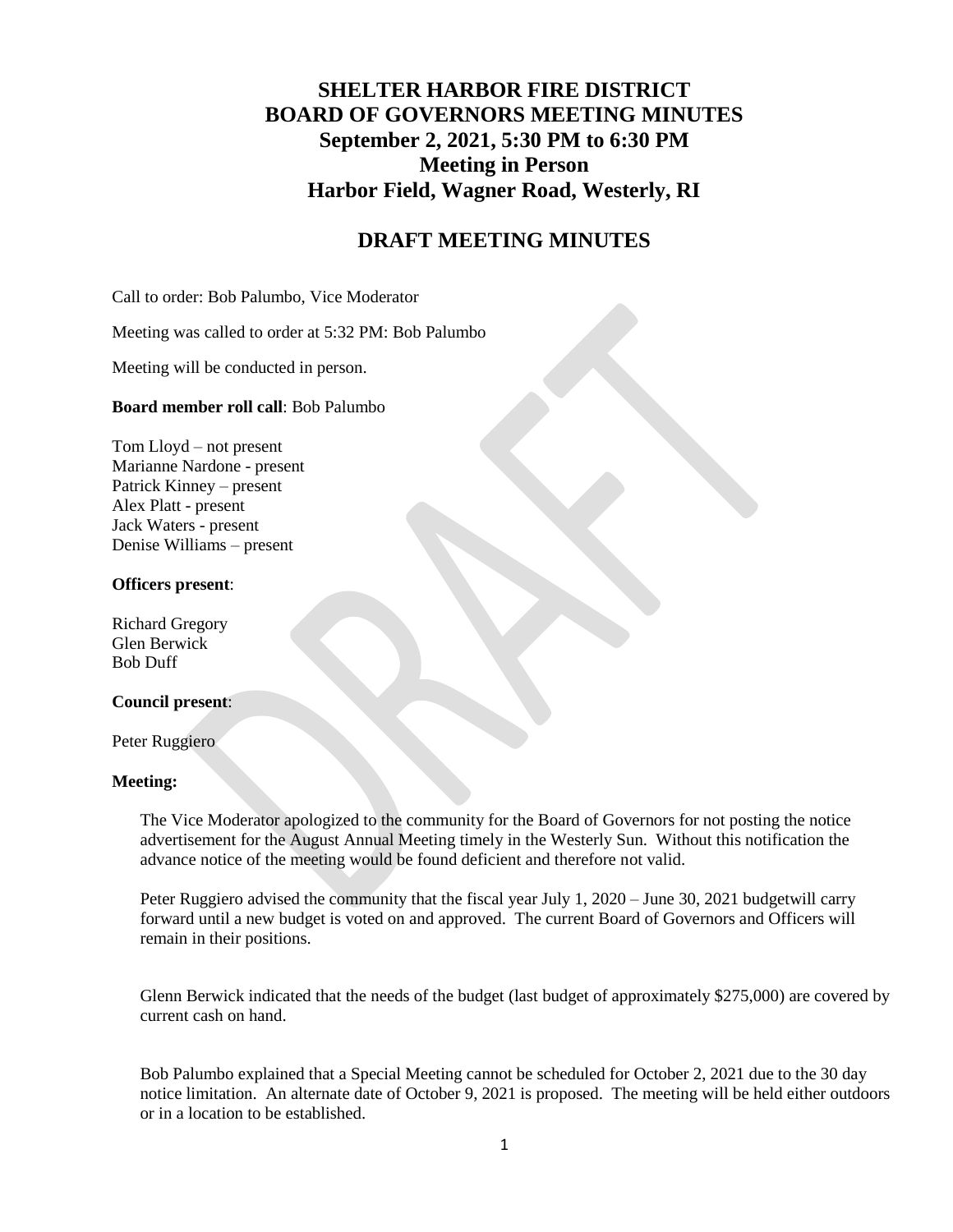Alex Platt moved that the Special Meeting be set for October  $9<sup>th</sup>$ .

Marianne Nardone seconded the motion.

A vote was called for the motion to hold a Special Meeting on October  $9<sup>th</sup>$ .

Patrick Kinney – aye Marianne Nardone – aye Bob Palumbo – aye Alex  $Platt - ave$ Jack Waters – aye Denise Williams – aye Tom Lloyd – not present

Vote is unanimous approval to hold the Special Meeting on October 9, 2021.

Bob Palumbo told the attendees that the official written meeting package will be distributed by the end of the week ending September 10, 2021.

## **Public Comment:**

Art Weiner requested the statute for the carryover of the budget, the Board of Governors and Officer. Peter Ruggiero responded 45-2-3.2.

Jack Hardick asked how/when the tax bills would be sent and due for payment.

Tax Collector Harry Gregory explained the process of tax collection in the community. There will be no tax disputes. The rate will be carried over from the last budget and applied. Typically the tax bills are sent in September and payment is due in September. In this case the tax billings and payments will be delayed until revised.

Betty Waters stated that October  $9<sup>th</sup>$  is late for the summer residents to attend. Why not hold a meeting with 48 hours notice.

Peter Ruggiero stated that the Board of Governors has to comply with the Open Meetings Act and the bylaws. The notification for a special meeting is 30 days.

Paul Eldridge asked how the residents are going to vote at the meeting.

Bob Palumbo stated that the voting is not on the agenda and will be addressed at the Special Meeting.

Steve Sweeney raised a motion to end the Q&A session.